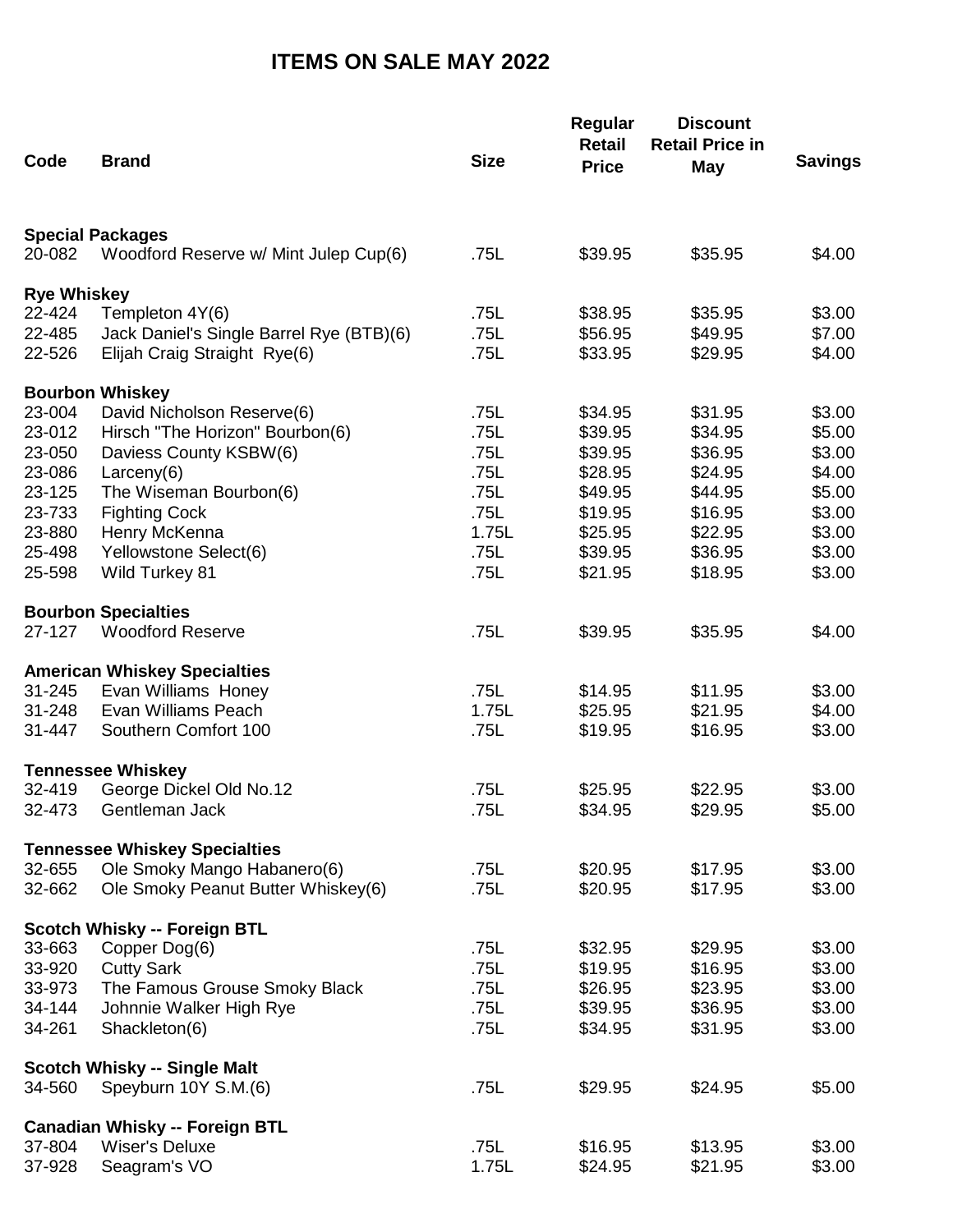|                        | <b>Canadian Whisky -- U.S. BTL</b>      |       |         |         |        |
|------------------------|-----------------------------------------|-------|---------|---------|--------|
| 38-186                 | <b>Canadian Hunter</b>                  | 1.75L | \$17.95 | \$15.45 | \$2.50 |
| 38-290                 | <b>Black Velvet Reserve</b>             | 1.75L | \$25.95 | \$21.95 | \$4.00 |
| 38-308                 | <b>Black Velvet Apple</b>               | .75L  | \$10.95 | \$7.95  | \$3.00 |
|                        |                                         |       |         |         |        |
| <b>Irish Whiskey</b>   |                                         |       |         |         |        |
| 40-173                 | <b>Bushmills</b>                        | 1.75L | \$47.95 | \$43.95 | \$4.00 |
|                        |                                         |       |         |         |        |
| <b>Gin -- Domestic</b> |                                         |       |         |         |        |
| 40-326                 | Bowling & Burch Gin(6)                  | .75L  | \$37.95 | \$34.95 | \$3.00 |
| Gin -- Imported        |                                         |       |         |         |        |
| 42-601                 | Broker's                                | .75L  | \$21.95 | \$18.95 | \$3.00 |
|                        |                                         |       |         |         |        |
|                        | <b>Vodka -- Domestic</b>                |       |         |         |        |
| 43-294                 | Prairie Organic Vodka                   | 1.75L | \$34.95 | \$29.95 | \$5.00 |
| 43-414                 | <b>Burnett's Watermelon</b>             | 1.75L | \$15.95 | \$13.45 | \$2.50 |
| 43-432                 | <b>Burnett's Strawberry</b>             | 1.75L | \$15.95 | \$13.45 | \$2.50 |
| 43-442                 | <b>Burnett's Peach</b>                  | 1.75L | \$15.95 | \$13.45 | \$2.50 |
| 43-459                 | <b>Burnett's Pink Lemonade</b>          | 1.75L | \$15.95 | \$13.45 | \$2.50 |
| 43-603                 | <b>Burnett's Orange</b>                 | 1.75L | \$15.95 | \$13.45 | \$2.50 |
| 43-657                 | Dixie Southern Vodka                    | 1.75L | \$35.95 | \$32.95 | \$3.00 |
|                        |                                         |       |         |         |        |
| 43-751                 | Skinnygirl Bare Naked Vodka             | .75L  | \$19.95 | \$16.95 | \$3.00 |
| 43-788                 | <b>New Amsterdam PET</b>                | .75L  | \$12.95 | \$10.95 | \$2.00 |
| 43-814                 | New Amsterdam Mango Flavored            | .75L  | \$12.95 | \$10.95 | \$2.00 |
| 44-023                 | Rain                                    | 1.75L | \$19.95 | \$16.95 | \$3.00 |
| 44-107                 | Skyy 80                                 | .75L  | \$14.95 | \$12.95 | \$2.00 |
| 44-161                 | Smirnoff Green Apple                    | .75L  | \$12.95 | \$10.95 | \$2.00 |
| 44-168                 | Smirnoff Watermelon                     | .75L  | \$12.95 | \$10.95 | \$2.00 |
| 44-176                 | <b>Smirnoff Strawberry</b>              | .75L  | \$12.95 | \$10.95 | \$2.00 |
| 44-221                 | <b>Smirnoff Peach</b>                   | .75L  | \$12.95 | \$10.95 | \$2.00 |
| 44-238                 | Tito's Handmade Vodka                   | .75L  | \$22.95 | \$19.95 | \$3.00 |
| 44-313                 | Deep Eddy Sweet Tea                     | .75L  | \$18.95 | \$15.95 | \$3.00 |
| 44-314                 | Deep Eddy Ruby Red                      | 1.75L | \$33.95 | \$29.95 | \$4.00 |
| 44-316                 | Deep Eddy Cranberry                     | .75L  | \$18.95 | \$15.95 | \$3.00 |
| 44-317                 | Deep Eddy Lemon                         | .75L  | \$18.95 | \$15.95 | \$3.00 |
| 44-379                 | Smirnoff Zero Sugar Strawberry and Rose | .75L  | \$12.95 | \$10.95 | \$2.00 |
| 46-211                 | 360 Georgia Peach                       | .75L  | \$13.95 | \$11.95 | \$2.00 |
| 46-223                 | 360 Vodka                               | .75L  | \$13.95 | \$11.95 | \$2.00 |
| 46-228                 | Smirnoff 100                            | 1.75L | \$26.95 | \$23.95 | \$3.00 |
|                        |                                         |       |         |         |        |
|                        | Vodka -- Imported                       |       |         |         |        |
| 46-576                 | Stoli Ohranj                            | .75L  | \$19.95 | \$16.95 | \$3.00 |
| 46-588                 | Stoli Razberi                           | .75L  | \$19.95 | \$16.95 | \$3.00 |
| 46-595                 | Stolichnaya 80                          | .75L  | \$19.95 | \$16.95 | \$3.00 |
| 46-737                 | Russian Standard Original               | .75L  | \$19.95 | \$16.95 | \$3.00 |
| 46-758                 | Sobieski Polish                         | 1.75L | \$19.95 | \$16.95 | \$3.00 |
| 46-862                 |                                         | .75L  | \$14.95 | \$12.95 | \$2.00 |
|                        | Svedka Strawberry Lemonade              |       |         |         |        |
| 46-868                 | Svedka                                  | 1.75L | \$23.95 | \$19.95 | \$4.00 |
| 46-902                 | Svedka Blue Raspberry                   | .75L  | \$14.95 | \$12.95 | \$2.00 |
| 46-947                 | <b>Three Olives Loopy</b>               | .75L  | \$14.95 | \$12.95 | \$2.00 |
| 46-949                 | <b>Three Olives Grape</b>               | .75L  | \$14.95 | \$12.95 | \$2.00 |
| 46-974                 | Pinnacle 100                            | 1.75L | \$25.95 | \$22.95 | \$3.00 |
|                        |                                         |       |         |         |        |
| Rum                    |                                         |       |         |         |        |
| 47-076                 | <b>Admiral Nelson's Silver</b>          | 1.75L | \$19.95 | \$16.95 | \$3.00 |
| 47-101                 | Ron Zacapa 23Y(6)                       | .75L  | \$49.95 | \$46.95 | \$3.00 |
| 47-474                 | Ron Llave Oro Supremo                   | 1.75L | \$18.50 | \$14.95 | \$3.55 |
| 47-565                 | <b>Whaler's Vanille</b>                 | .75L  | \$10.95 | \$7.95  | \$3.00 |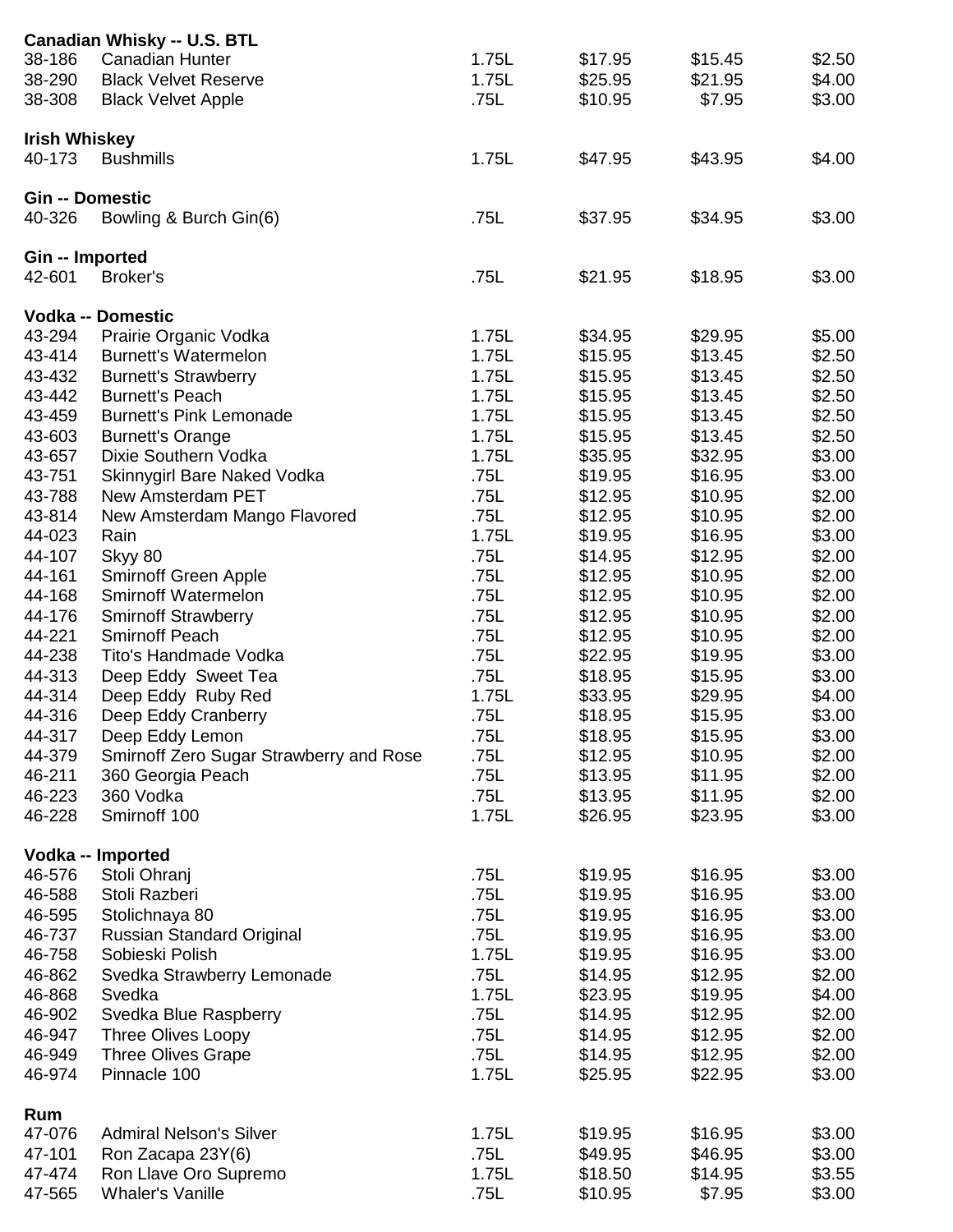| 47-652                  | Kraken Original Spiced Rum 94P                       | .75L  | \$20.95 | \$17.95 | \$3.00 |
|-------------------------|------------------------------------------------------|-------|---------|---------|--------|
| 47-655                  | Kraken Dark Spiced Rum 70P                           | .75L  | \$19.95 | \$16.95 | \$3.00 |
| 48-442                  | <b>Blackheart Spiced Rum</b>                         | .75L  | \$15.95 | \$12.95 | \$3.00 |
| 49-121                  | Gosling's 151 Black Seal                             | .75L  | \$25.95 | \$22.95 | \$3.00 |
| 49-190                  | <b>Brugal Anejo</b>                                  | .75L  | \$21.95 | \$18.95 | \$3.00 |
| 49-216                  | Sailor Jerry Spiced Navy                             | 1.75L | \$32.95 | \$24.95 | \$8.00 |
| 49-217                  | Sailor Jerry Spiced Navy                             | .75L  | \$21.95 | \$18.95 | \$3.00 |
| 49-226                  | Admiral Nelson's Spiced 70                           | 1.75L | \$19.95 | \$16.95 | \$3.00 |
| 49-253                  | <b>Admiral Nelson's Coconut</b>                      | .75L  | \$10.95 | \$7.95  | \$3.00 |
|                         |                                                      |       |         |         |        |
| <b>Grape Brandy</b>     |                                                      |       |         |         |        |
| 49-527                  | <b>Christian Bros Grand Reserve VSOP</b>             | 1.75L | \$26.95 | \$23.95 | \$3.00 |
|                         | <b>Imported Cognac</b>                               |       |         |         |        |
| 51-055                  | Ansac VS                                             | 1.75L | \$57.95 | \$52.95 | \$5.00 |
| 51-089                  | Davidoff Cognac VSOP                                 | .75L  | \$54.95 | \$51.95 | \$3.00 |
| <b>Cocktails</b>        |                                                      |       |         |         |        |
| 51-847                  | Fabrizia Italian Margarita                           | 1.75L | \$19.95 | \$16.95 | \$3.00 |
|                         |                                                      |       |         |         |        |
| 54-395                  | <b>Flavored Brandy</b><br>Christian Brothers Apple   | .75L  | \$11.95 | \$9.95  | \$2.00 |
|                         |                                                      |       |         |         |        |
|                         | <b>Cordials / Liqueurs / Specialties -- Domestic</b> |       |         |         |        |
| 56-811                  | Ole Smoky TN Moonshine Cherries(6)                   | .75L  | \$24.95 | \$21.95 | \$3.00 |
| 56-818                  | Ole Smoky Hunch Punch Moonshine(6)                   | .75L  | \$24.95 | \$21.95 | \$3.00 |
| 56-858                  | Kinky Red(6)                                         | .75L  | \$19.95 | \$16.95 | \$3.00 |
| 56-873                  | Kinky Fruit Punch(6)                                 | .75L  | \$19.95 | \$16.95 | \$3.00 |
| 56-875                  | Kinky Liqueur(6)                                     | .75L  | \$19.95 | \$16.95 | \$3.00 |
| 56-938                  | Fabrizia Limoncello(6)                               | .75L  | \$18.95 | \$15.95 | \$3.00 |
| 57-027                  | Chila Orchata                                        | .75L  | \$18.95 | \$15.95 | \$3.00 |
| 61-174                  | Cinerator Hot Cinnamon Liqueur                       | 1.75L | \$27.95 | \$22.95 | \$5.00 |
| 61-981                  | KeKe Key Lime Cream Liqueur                          | .75L  | \$20.95 | \$17.95 | \$3.00 |
|                         | <b>Cordials / Liqueurs / Specialties -- Imported</b> |       |         |         |        |
| 62-255                  | <b>Isidoros Arvantis Plomari Ouzo</b>                | .75L  | \$19.95 | \$16.95 | \$3.00 |
| 62-401                  | <b>Bauchant Orange Liqueur</b>                       | .75L  | \$24.95 | \$19.95 | \$5.00 |
| 63-034                  | RumChata Limon                                       | .75L  | \$25.95 | \$22.95 | \$3.00 |
| 63-042                  | Bailey's Almande                                     | .75L  | \$29.95 | \$26.95 | \$3.00 |
| 63-052                  | Hpnotiq(6)                                           | .75L  | \$23.95 | \$19.95 | \$4.00 |
| 63-238                  | <b>Carolans Finest Irish Cream</b>                   | 1.75L | \$31.95 | \$28.95 | \$3.00 |
|                         |                                                      |       |         |         |        |
| 63-276                  | Ryan's Irish Cream                                   | 1.75L | \$19.95 | \$15.95 | \$4.00 |
| 63-296                  | <b>Tequila Rose</b>                                  | .75L  | \$23.95 | \$20.95 | \$3.00 |
| 63-880                  | <b>Fireball Cinnamon Whisky</b>                      | .75L  | \$15.95 | \$12.95 | \$3.00 |
| 63-882                  | <b>Fireball Cinnamon Whisky Traveler</b>             | .75L  | \$15.95 | \$12.95 | \$3.00 |
|                         | <b>Tequila Specialties</b>                           |       |         |         |        |
| 64-127                  | Creyente Mezcal(6)                                   | .75L  | \$44.95 | \$41.95 | \$3.00 |
| <b>Tequila -- White</b> |                                                      |       |         |         |        |
| 64-709                  | El Mayor Blanco(6)                                   | .75L  | \$29.95 | \$26.95 | \$3.00 |
| 64-736                  | Casa Noble - Silver(6)                               | .75L  | \$41.95 | \$38.95 | \$3.00 |
| 64-758                  | Casamigos Blanco(6)                                  | .75L  | \$48.95 | \$45.95 | \$3.00 |
| 64-793                  | Milagro Silver(6)                                    | .75L  | \$34.95 | \$29.95 | \$5.00 |
| 64-852                  | Coa De Jima Silver(6)                                | .75L  | \$24.95 | \$21.95 | \$3.00 |
| 64-869                  | Dulce Vida Organic Blanco 80P                        | .75L  | \$29.95 | \$26.95 | \$3.00 |
| 64-895                  | <b>Exotico Blanco</b>                                | .75L  | \$21.95 | \$18.95 | \$3.00 |
| 64-969                  | Mi Campo Blanco                                      | .75L  | \$25.95 | \$22.95 | \$3.00 |
| 64-984                  | 1800 Cristalino(6)                                   | .75L  | \$59.95 | \$54.95 | \$5.00 |
|                         |                                                      |       |         |         |        |